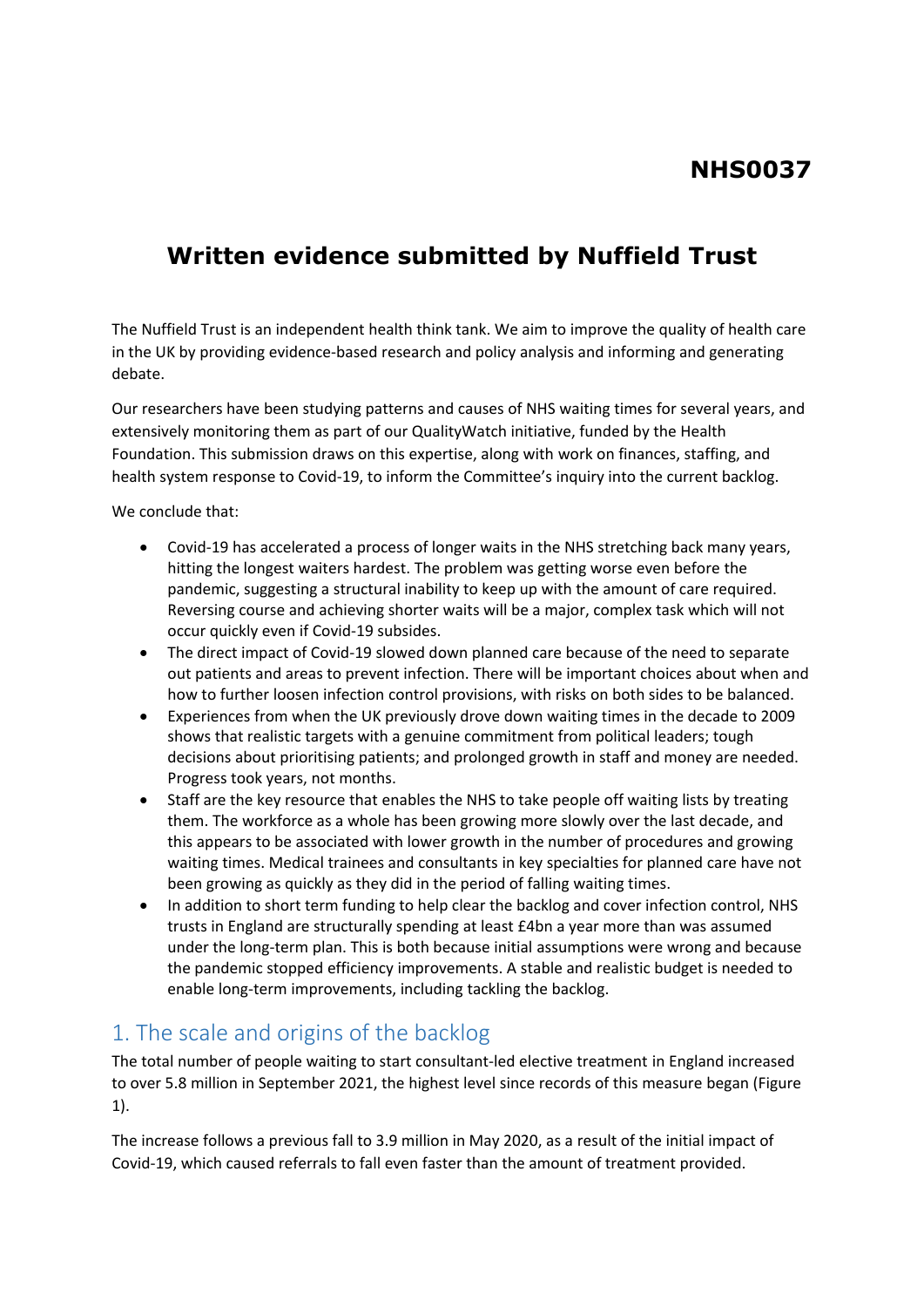However, the backlog was already increasing pre-Covid, reaching 4.6 million in February 2020. It has now resumed its growth, apparently accelerating.





#### **1.1 Trends in the longest waits**

As well as more people waiting, those people are waiting longer than prior to Covid-19.

In September 2021, 33.5% of people had been waiting over 18 weeks to start treatment, compared with 13% in June 2019 (Figure 2), and a target of only 8%.

The most dramatic change is seen for the longest waits. The number of people waiting over 52 weeks to start consultant-led elective treatment in September 2021 was 300,566, 230 times higher than in September 2019. This figure peaked at 436,127 in March 2021.

12,491 patients were waiting more than two years at the end of September. The specialties with the highest number of patients waiting for the longest times were trauma and orthopaedics, general surgery, and ear, nose and throat. Many of these patients will already have been waiting for treatment prior to the pandemic.

Figure 2: The 18 week waiting time standard has not been met for 5 years, and the 6 week wait for *diagnostic tests has not been met for 7 ½ years*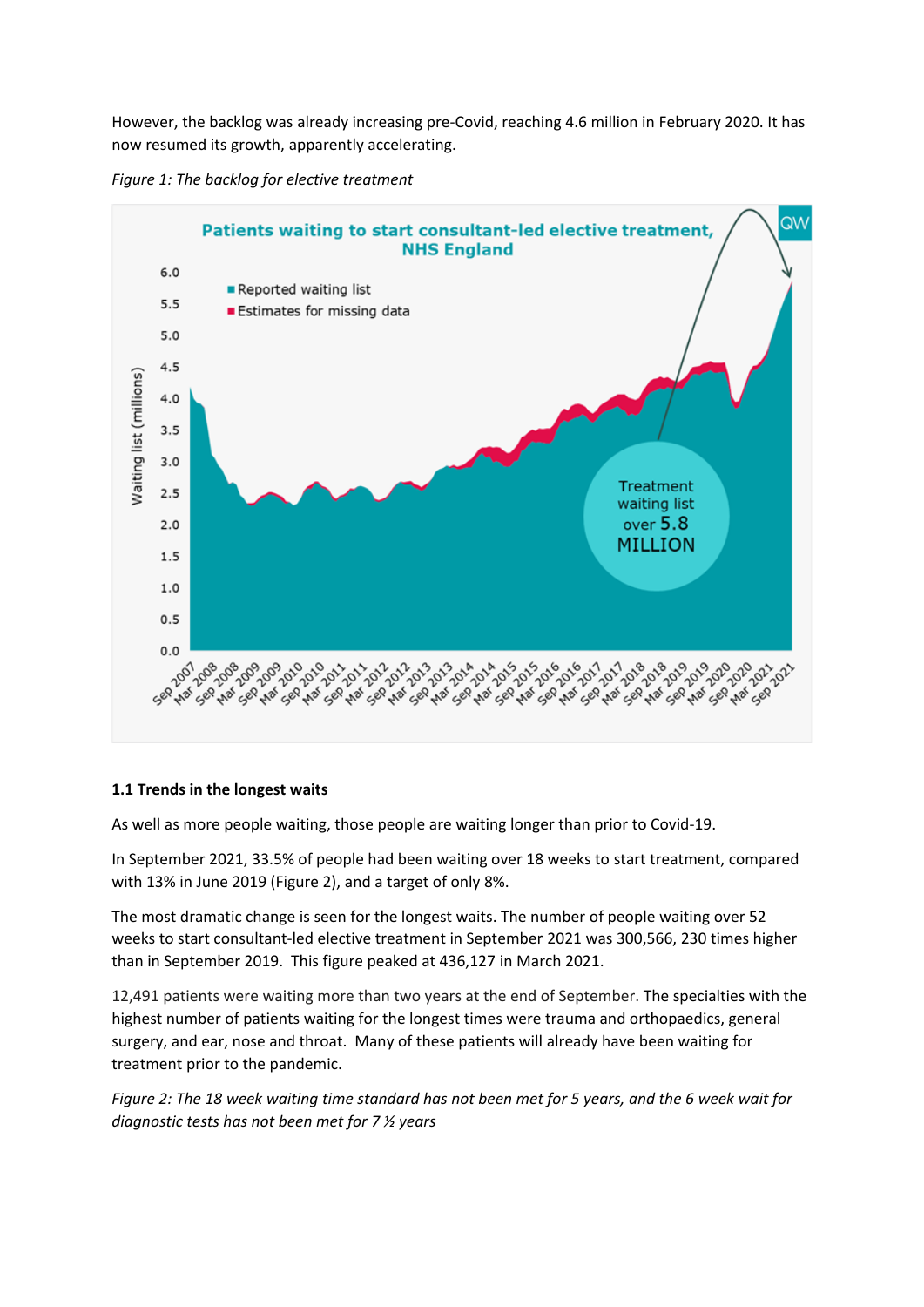

The number of people waiting over a year has dropped since April 2021. Activity has been recovering towards pre-pandemic levels (Figure 3). But the reduction in people waiting over 52 weeks may also reflect the big drop in referrals during the first Covid wave, meaning that fewer people are reaching a year of waiting than would have previously been the case. The most recent figures for the longest waiters are concerning: the number waiting over 52 weeks has begun to rise again from a low point in 2021 of 292,138.

*Figure 3: referrals for elective care outpatient appointments and admissions*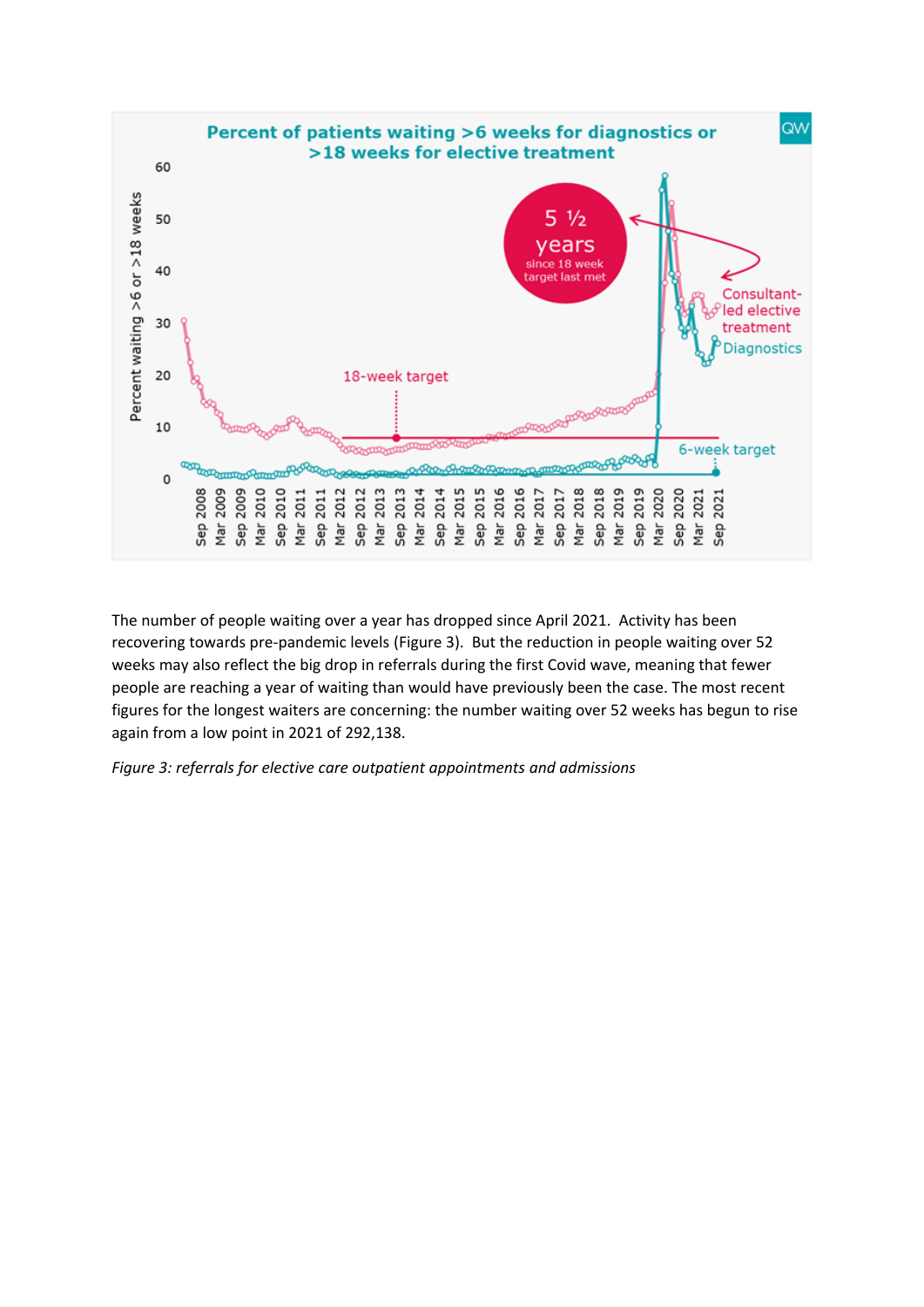

## **1.2. Diagnostic tests**

Over one in four patients (26%) had been waiting over six weeks for a diagnostic test in September 2021. The diagnostic waiting time target has not been met for seven and a half years. Long diagnostic waiting times are a particular concern while the backlog grows, because patients can often not be prioritised appropriately while their diagnosis is uncertain.

While activity levels have recovered for many diagnostic tests, much higher throughput would be needed to catch-up on increasing demand and longer waits which have built up over many years. For fifteen common diagnostic tests, including non-obstetric ultrasound, magnetic resonance imaging (MRI), and computed tomography (CT), there were over 1.9 million tests carried out in September 2021. This is slightly less than in September 2019, before the pandemic. It is more than twice as high as during May 2019, the peak of the Covid-19 slowdown.

## **1.3. Prognosis for the coming years**

There is the potential for further growth as a "shadow waiting list" of people not referred during Covid-19 continues to join the queue. To what extent this will happen remains an open question.

In some cases, patients may receive treatment after an emergency attendance or admission, which may be reflected in the very high demand for emergency care in recent months. In other cases, after discussion with their GP, some patients may decide not to seek a specialist referral, but to manage their condition in other ways. This means that predicting how far the backlog will grow in coming months is difficult. There is no clear equivalent to Covid-19 since the founding of the NHS based on which we might extrapolate.

However, even if demand simply resumes its pre-pandemic trend, this would still result in a steady growth in the backlog, because it was already outstripping capacity. Previous experience from the early 2000's when waiting lists were at high levels indicates that it is likely to take years to address long waiting lists, and require a combination of increased investment and capacity, including more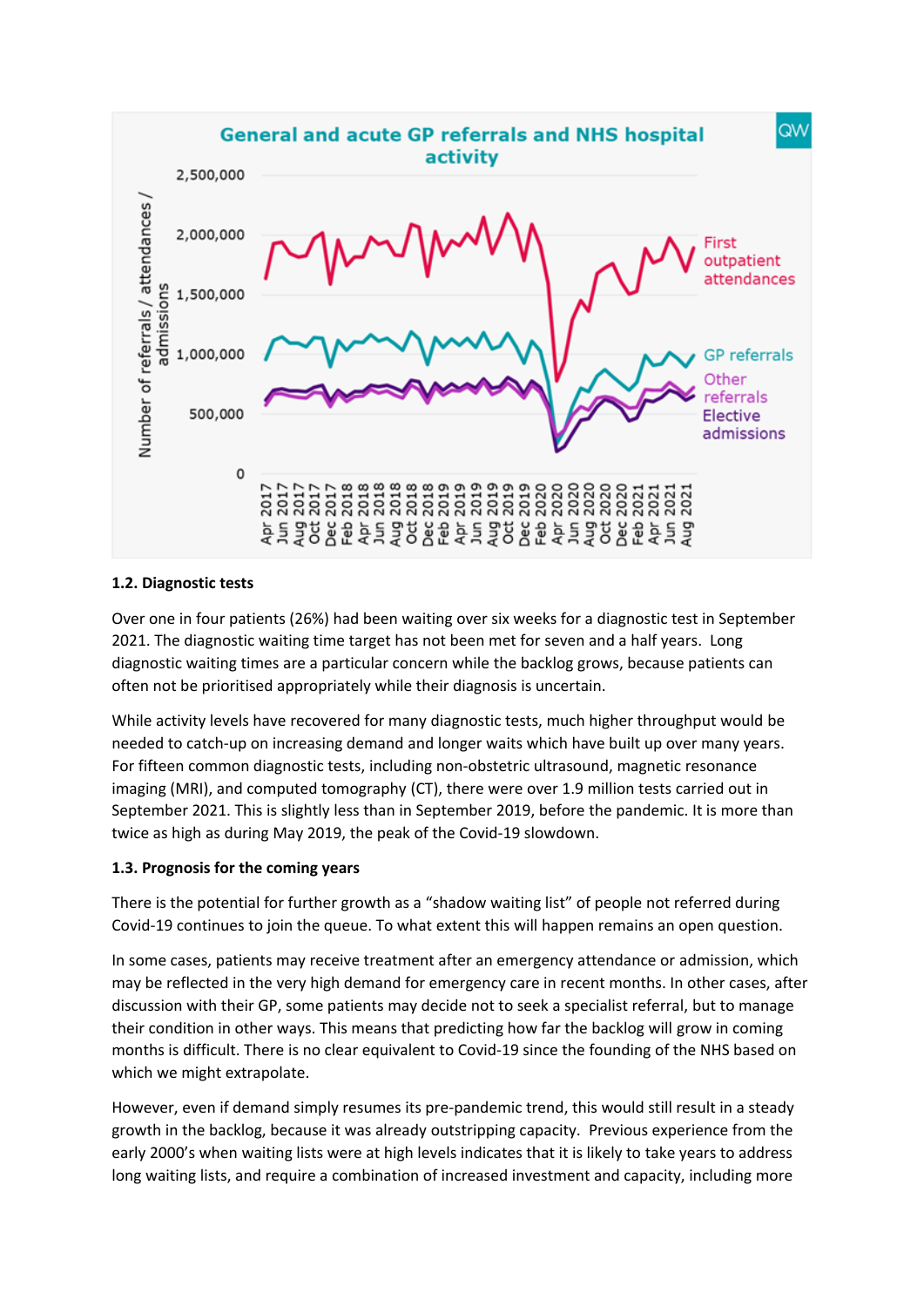staff, along with rethinking some care pathways to reduce appointments or processes which provide limited benefit to patients. The NHS long term plan had identified scope to reduce outpatient appointments and move some services to remote consultations. There have already been big shifts in how out-patient care has been delivered during Covid, which may help, but will not be sufficient. In short, Covid-19 has accelerated an already worsening problem, and a quick resolution will be impossible given that all the drivers leading to falling performance before the pandemic continue to exist.

# 2. Understanding the impact of Covid-19

Why has the pandemic caused an apparent further worsening of waiting times, and how long will these factors remain? While some shifts reflect changes in patient and referral behaviour during the pandemic, we believe that the most important effects come on the supply side, through the impact in hospitals of the need to prevent and limit Covid-19 infection. Our report last year, *Here to Stay*, explores these dynamics in depth.<sup>1</sup>

A number of hospitals experienced high rates of transmission among patients and understandably, in response to this a cautious approach to infection prevention and control has been adopted.

In our work with NHS services across the UK, we have heard how physical constraints and the design of hospitals mean that some have very great difficulties in separating planned care from emergency work. Where this is possible and patients and staff can be tested quickly and efficiently, planned treatment services can work at levels very close to normal (albeit with an enhanced level of PPE). The most effective examples of this is where there is actual physical separation of these functions.

However, in many settings this will not be possible at all, it may raise staffing demands, and in areas such as theatres and imaging rooms the separation of work may be more difficult. The requirement to recover medium and high risk patients in theatre rather than in post-anaesthetic recovery units has the potential to take theatres out of use for extended periods if it is not possible to test patients prior to surgery.

There are also constraints imposed by the need to clean equipment between patients and to leave rooms empty where aerosol generating procedures – such as CPR, for example – have been performed.

In some areas, it will be possible to overcome these issues by reconfiguring the physical layout of hospitals, or with more collaboration between hospitals – for example to make one site exclusively for planned work. This may be becoming more possible to a degree, as medical advances mean less intensive anaesthesia can be used for planned procedures, reducing the need to be near urgent care capabilities.

Policymakers also need to honestly consider at what point, with widespread testing available and if rates of infection fall, the guidance is overly cautious. There are trade-offs between the impact on patients of delays to treatment, the additional cost of infection prevention and control, the costs of recovering the backlog of work and the risks and the impact of infection. It is possible that the balance of risk will shift so that an overly cautious approach to infection prevention and control will cause more harm than it prevents. The reduction through UKHSA guidance in September of social

<sup>1</sup> [https://www.nuffieldtrust.org.uk/resource/here-to-stay-how-the-nhs-will-have-to-learn-to-live-with](https://www.nuffieldtrust.org.uk/resource/here-to-stay-how-the-nhs-will-have-to-learn-to-live-with-coronavirus)[coronavirus](https://www.nuffieldtrust.org.uk/resource/here-to-stay-how-the-nhs-will-have-to-learn-to-live-with-coronavirus)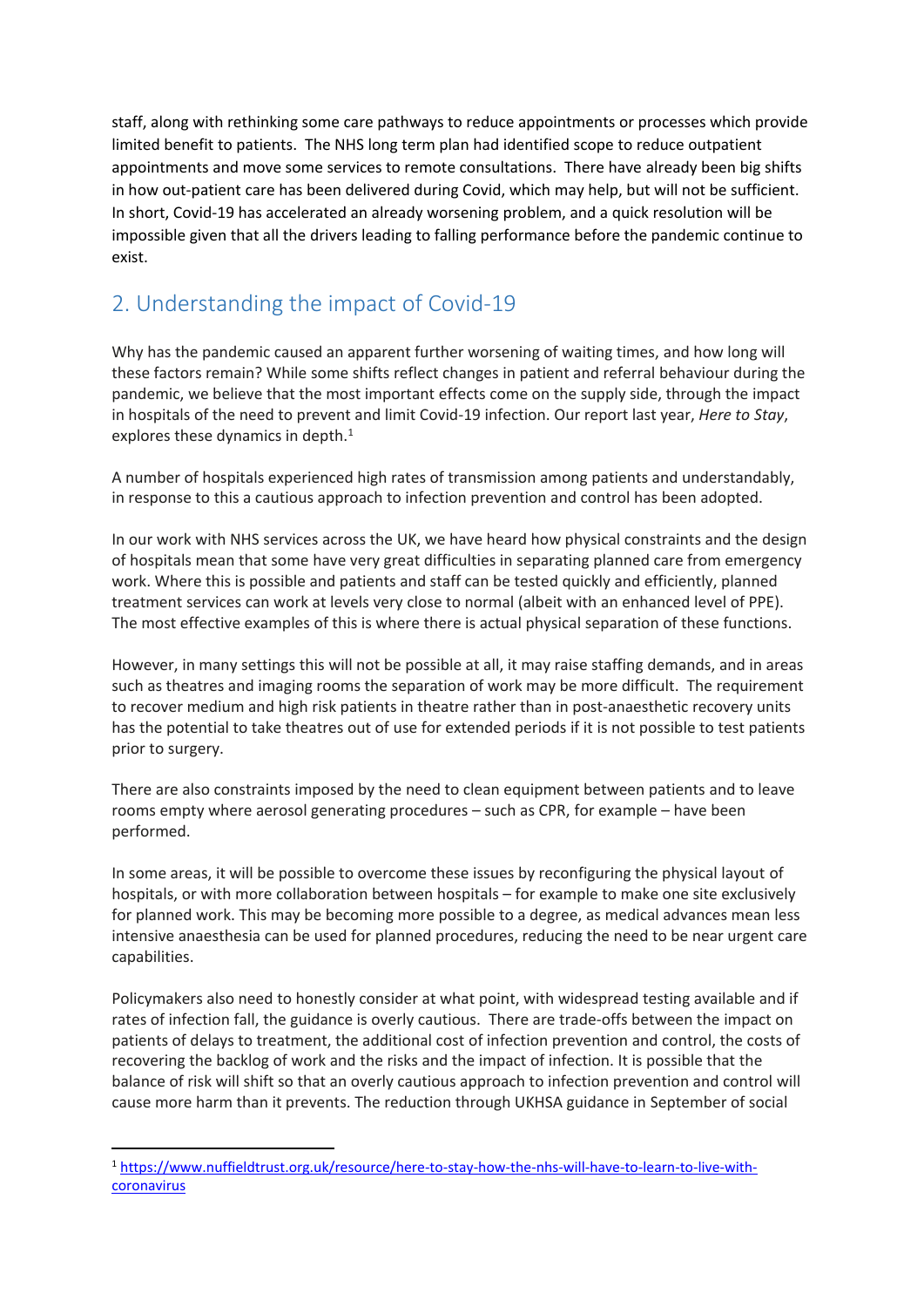distancing to 1 metre, and the removal of PCR test requirement for some procedures, are an important decision point which should be scrutinised and learnt from.<sup>2</sup>

# 3. Staffing in historic context

In the longer term, understanding why the NHS before and after the pandemic struggles to deliver care at the rate GPs refer patients for it requires looking at its major resources: money and, above all, staff.

### **3.1. Examining two eras: how staffing relates to waiting times**

Staffing trends in the past decade, which has seen a steady worsening of waiting times, are quite different to those in the preceding decade, where waits generally fell. For instance, between 2000 and 2009 the number of hospital and community health doctors, nursing and midwifery staff and allied health professionals increased by 53%, 26% and 33% respectively. However, between 2010 and 2021, growth has been much slower for these groups, at 28%, 11% and 26% respectively.

The chart below shows the imperfect but clear relationship between increases in NHS output and labour force in the two periods. Labour inputs here, as designed by the ONS, represent the number of full time staff weighted by their salaries.

It is also worth noting that in the early years of the last decade, with austerity at its height, the health service managed to deliver increases in activity without more staff: this demonstrates how long and how vigorously options to do more with less or the same have been pursued.



Figure 1: Public service healthcare annual labour growth and annual output growth

Source: [ONS](https://www.ons.gov.uk/economy/economicoutputandproductivity/publicservicesproductivity/articles/publicservicesproductivityestimateshealthcare/financialyearending2019) (2021). Note: Data points are as at the end of each financial year. Data apply to England only.

#### **Medical trainees and surgeons**

<sup>2</sup> https://www.gov.uk/government/news/ukhsa-publishes-new-recommendations-for-covid-19-infectionprevention-and-control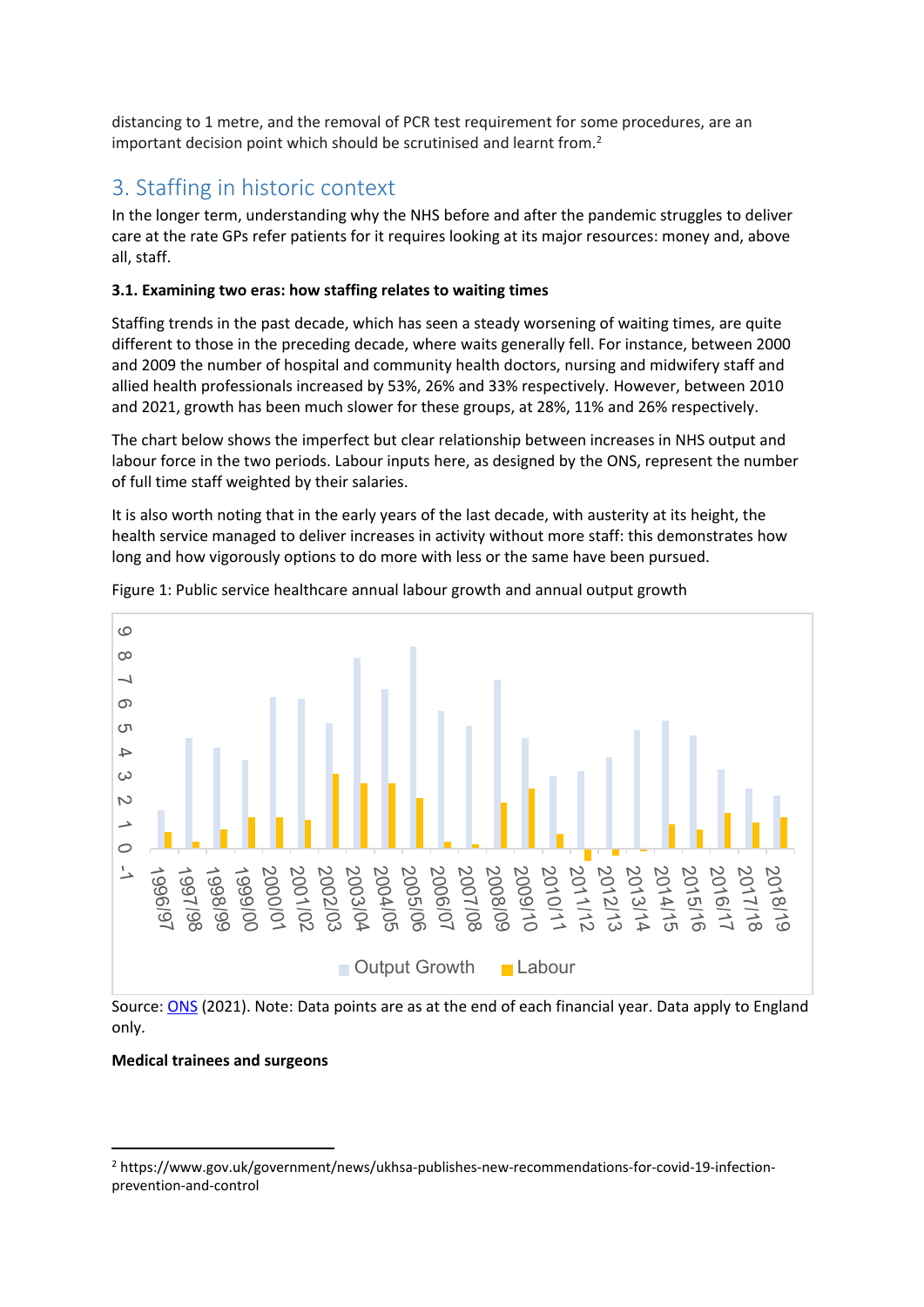In particular, there were large increases in the number of medical trainees between 1997 and 2008 – especially for A&E and anaesthetics. However, growth in medical trainees between 2009 and 2020 did not keep up with this increase seen previously across all specialties.



Figure 2: Percentage change in number of medical trainees by specialty, 1997-2008 and 2009-2020

Source: [NHS](https://digital.nhs.uk/data-and-information/publications/statistical/nhs-workforce-statistics-overview/nhs-staff-2000-2010-overview) [Digital](https://digital.nhs.uk/data-and-information/publications/statistical/nhs-workforce-statistics-overview/nhs-staff-2000-2010-overview) (2011); [NHS](https://digital.nhs.uk/data-and-information/supplementary-information/2020/hchs-doctors-by-specialty-grade-and-gender-march-2020-ah3517) [Digital](https://digital.nhs.uk/data-and-information/supplementary-information/2020/hchs-doctors-by-specialty-grade-and-gender-march-2020-ah3517) (2020). Note: Data show percentage changes of the headcount of medical trainees as at September of each year, with the exception of 2020 (March).

At consultant level, growth in the two periods is more even, perhaps reflecting that this group of doctors represents individuals starting their careers years or decades earlier. However, within several particular groups of surgeon which might be particularly associated with some types of elective care – general surgery and trauma and orthopaedics – growth has been significantly slower.

Figure 3: Percentage change in number of consultant surgeons by type, 1997-2008 and 2009-2021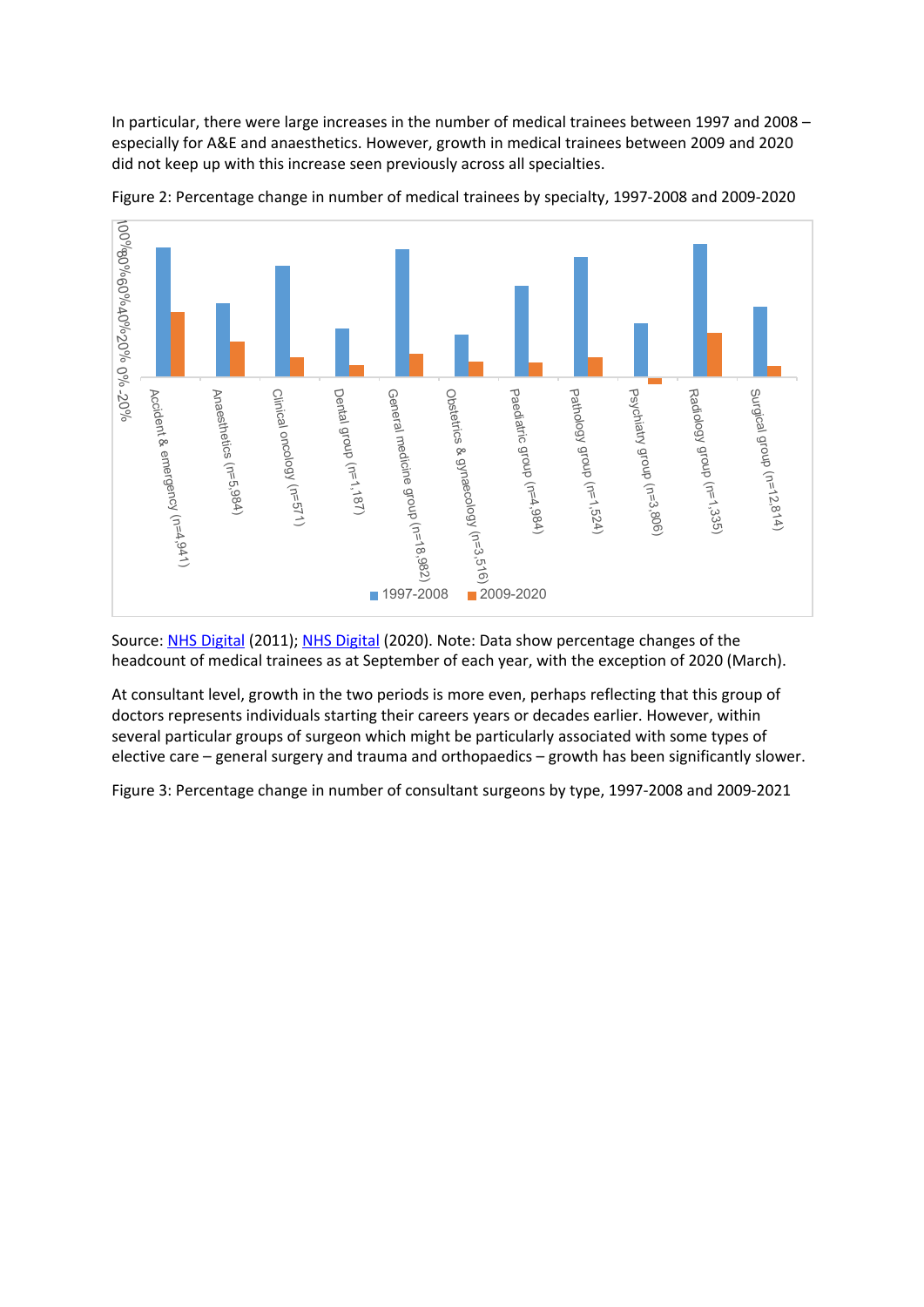

Source: [NHS](https://digital.nhs.uk/data-and-information/publications/statistical/nhs-workforce-statistics-overview/nhs-staff-2000-2010-overview) [Digital](https://digital.nhs.uk/data-and-information/publications/statistical/nhs-workforce-statistics-overview/nhs-staff-2000-2010-overview) (2011); [NHS](https://digital.nhs.uk/data-and-information/publications/statistical/nhs-workforce-statistics/april-2021) [Digital](https://digital.nhs.uk/data-and-information/publications/statistical/nhs-workforce-statistics/april-2021) (2021). Note: Data show percentage changes of full-time equivalent consultant surgeons as at September each year, with the exception of 2021 (April).

Similarly, growth in the number of nurses working in the English NHS was considerable between 2000 and 2005, equating to an increase of 46,500 full-time equivalents over this five-year period. However, a sustained increase in the number of nurses at this scale has not been recorded since.

Based on the historic trend (see Figure 4), reaching the government's ambition of 50,000 more nurses by 2024/25<sup>3</sup> will be challenging. We would expect an increase of, on average, 10,000 nurses a year for the government to achieve this. While there were nearly 13,000 more full-time equivalent nurses working in September 2020 compared to the previous year, this is likely to be partly due to atypical recruitment and retention practices during the Covid-19 pandemic. For example, recently retired nurses re-joined the NHS during the first wave of the pandemic and will have contributed to this large increase, but this trend will not continue and is likely to reverse.

#### **Figure 4: Annual change in the number of nurses, 1960-2020**

<sup>3</sup> <https://www.conservatives.com/our-plan/conservative-party-manifesto-2019>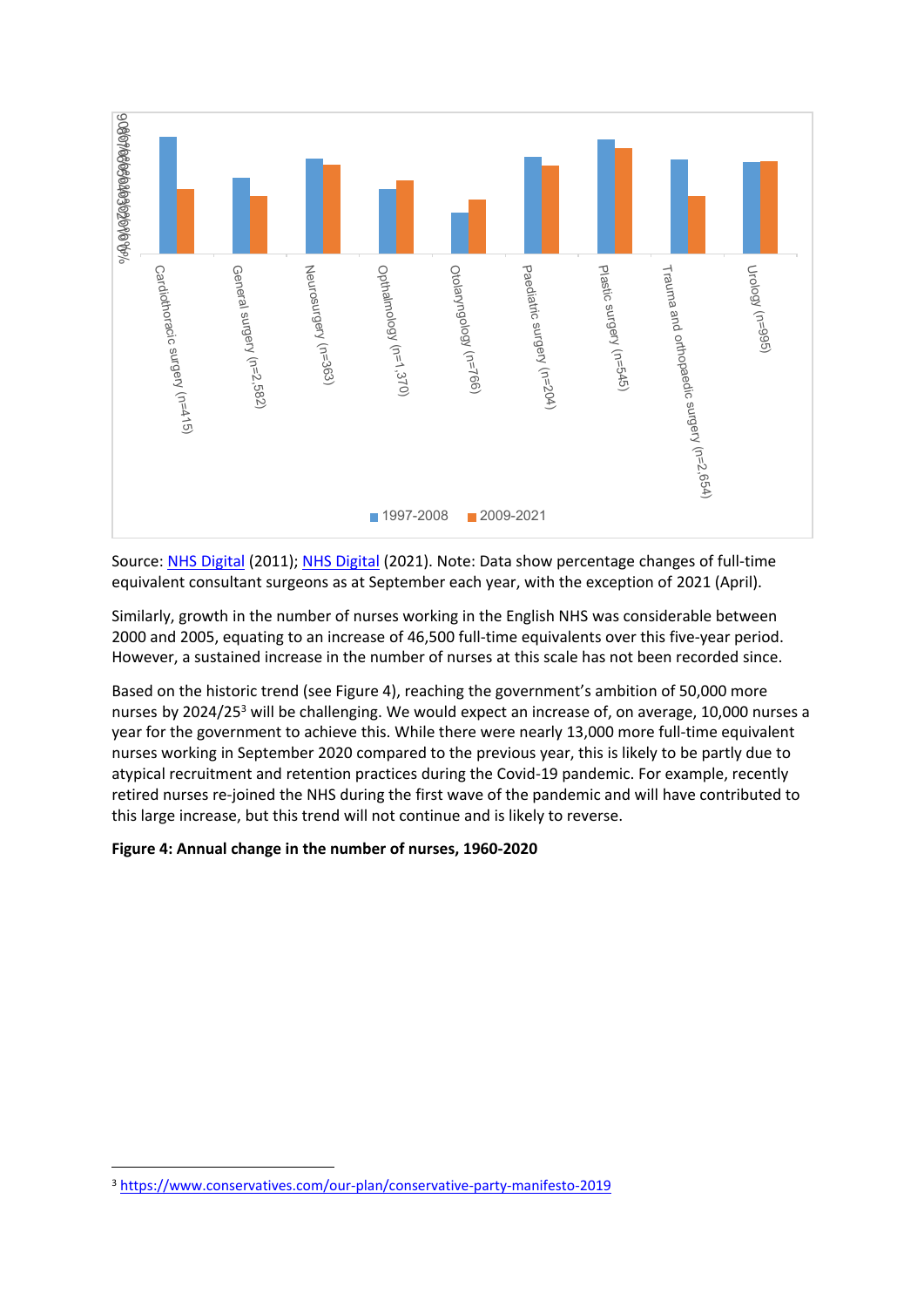

Source: [NHS](https://digital.nhs.uk/data-and-information/publications/statistical/nhs-workforce-statistics/september-2020) [Digital](https://digital.nhs.uk/data-and-information/publications/statistical/nhs-workforce-statistics/september-2020) (2020). Note: Gaps represent changes to the data collection. Includes hospital and community nurses and health visitors, but excludes nurses in general practice. Data are for fulltime equivalents. All data points show staffing levels as at September each year.

#### **Current situation**

Increasing the rate at which staff become available is not a straightforward question. While EU recruitment has dropped off following Brexit, there is currently a very high rate of staff arriving from outside Europe – with registrations from overseas nurses and doctors each reaching around 10,000 in the last year of data. $45$  For nurses, this is actually above the rate we called for with the King's Fund and Health Foundation in 2019 in order to close the staffing gap by 2023/24.<sup>6</sup> How sustainable this is will depend on political decisions about migration, the UK's competitiveness and ethical concerns about draining staff from poorer countries.

Meanwhile, although medical training places have sharply increased during the pandemic, retention and whether staff choose to work in the NHS rather than other sectors or countries will remain crucial issues. This may be put at risk by pushing staff too hard after the pandemic or if the current disputes over pay present an unappealing prospect. It is concerning that the latest staff survey shows that the proportion of nurses considering retiring outright or leaving the health care sector has risen from 15.7% to 16.9%.<sup>7</sup>

## 4. Funding requirements

The other crucial resource for the NHS is its level of funding, which covers staff salaries as well as the equipment and medicines necessary for planned care to take place.

## **4.1. Chronic funding deficits**

<sup>4</sup> [https://www.nmc.org.uk/globalassets/sitedocuments/data-reports/annual-2021/0005b-nmc-register-2021](https://www.nmc.org.uk/globalassets/sitedocuments/data-reports/annual-2021/0005b-nmc-register-2021-web.pdf) [web.pdf](https://www.nmc.org.uk/globalassets/sitedocuments/data-reports/annual-2021/0005b-nmc-register-2021-web.pdf)

<sup>5</sup> <https://data.gmc-uk.org/gmcdata/home/#/reports/The%20Register/Stats/report>

<sup>6</sup> [https://www.nuffieldtrust.org.uk/research/closing-the-gap-key-areas-for-action-on-the-health-and-care](https://www.nuffieldtrust.org.uk/research/closing-the-gap-key-areas-for-action-on-the-health-and-care-workforce)[workforce](https://www.nuffieldtrust.org.uk/research/closing-the-gap-key-areas-for-action-on-the-health-and-care-workforce)

<sup>7</sup> [https://www.nuffieldtrust.org.uk/news-item/troubling-responses-from-nurses-nuffield-trust-response-to](https://www.nuffieldtrust.org.uk/news-item/troubling-responses-from-nurses-nuffield-trust-response-to-nhs-staff-survey)[nhs-staff-survey](https://www.nuffieldtrust.org.uk/news-item/troubling-responses-from-nurses-nuffield-trust-response-to-nhs-staff-survey)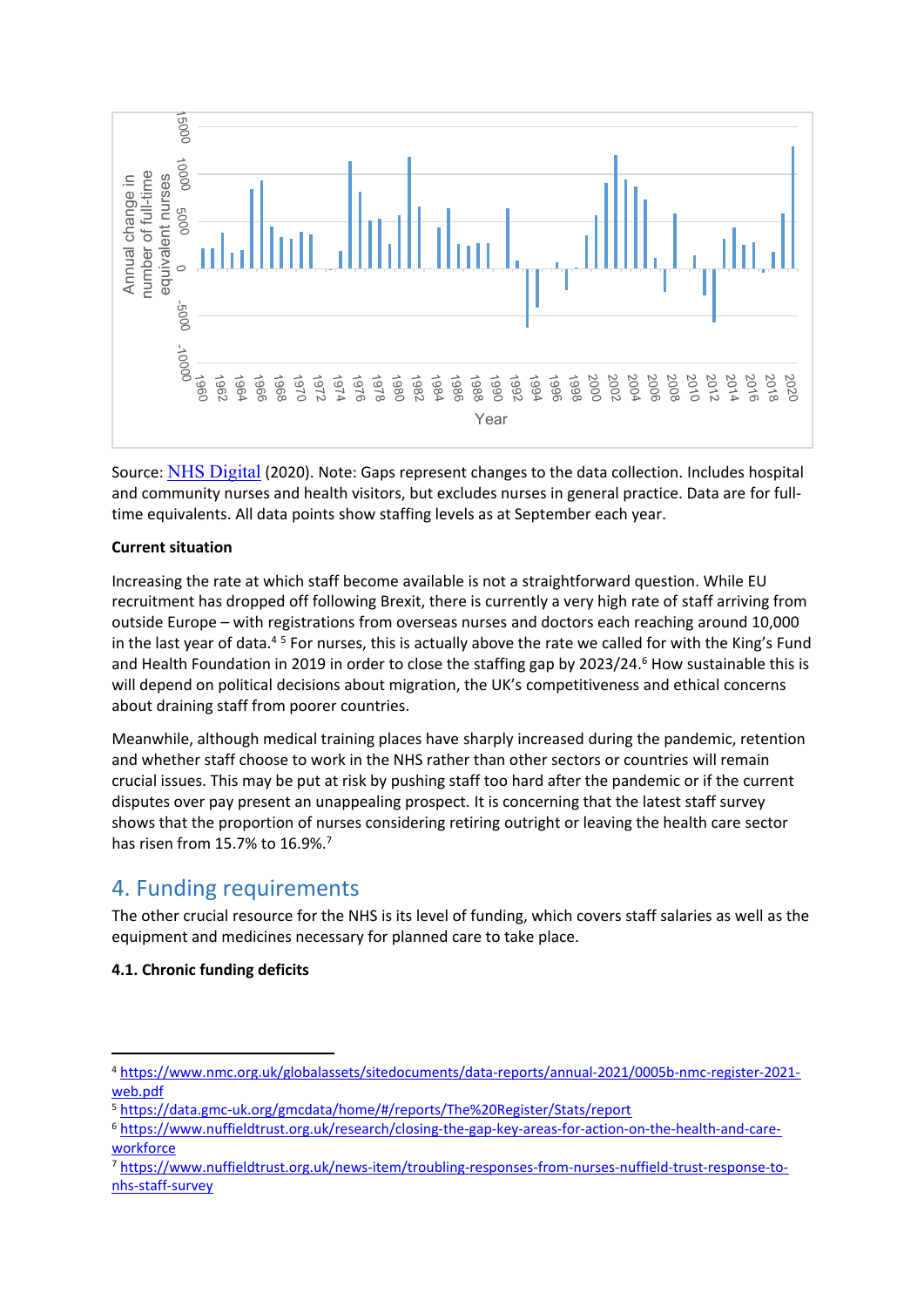The backlog is rooted in permanent capacity shortfalls, not just the pandemic. Before considering temporary additional funding to address the post-Covid backlog we need to consider whether NHS funding is sufficient to fund the service on an ongoing basis.

In the financial year 2019-20, the first covered by the Long-Term Plan (LTP), the NHS providers which together account for over two thirds of NHS England's budget spent £2bn more than planned for the year. This continued similar overspends in earlier years. It suggests that the problem is the planned budget, which has assumed unrealistically low rates of activity growth on one side of the equation, and unrealistically high rates of efficiency savings on the other. Both have been systematically missed.

Over the course of 2020-21 we estimate that the gap between the original provider spending plan implicit in the LTP and providers' actual recurrent costs, removing temporary spending to cover Covid-19 costs, grew to at least £4bn. This was predominantly due to the inability of providers to make efficiency savings during the pandemic.

Even if providers manage to make the headline 1.1% efficiency savings pledged by NHS England in SR 2018, the gap will grow again to at least £5bn by the end of March 2022. These calculations are explained at greater length on our website.<sup>8</sup>

The higher costs than anticipated are currently being funded by NHS England diverting spending originally ear marked for LTP objectives, such as investing in primary care and reducing waiting times.

The recent spending review increased NHS England's revenue budget for 2022-23 and 2023-4 by £6.6bn and £3.6bn respectively in cash terms against the original LTP. However this additional funding is non recurrent and by April 2024 the NHS is essentially being asked to return to a revenue budget that will be just £1bn higher in cash terms than planned for before the pandemic. That entails that yet again NHS providers will be asked to make unrealistically high efficiency savings to claw back efficiencies "missed" during the pandemic – and indeed systematically missed in the years before it. This will undermine attempts to increase provider capacity to address elective waiting times as it means they will be at best left again with at least £2bn of their annual income coming only as a temporary bailout when the efficiency targets are inevitably missed. That would deter trusts from recruiting and retaining permanent staff, or investing in expanded physical capacity. It will focus managers' attentions into one off, non-recurrent savings measures.

Our view is that, as a minimum starting point, the recurrent £2bn provider "overspend" against the planned budget from 2015/16 to 2019/20 should be funded with a reset to NHS England's baseline budget – before considering additional temporary funding for both Covid 19 and the elective backlog. Beyond that, ambitions to claw back the additional £3bn or more excess recurrent cost accrued by the end of 2021-22 through extra efficiency savings need to be tempered by a sober analysis of what is genuinely possible.

## **4.2. Temporary funding**

The NHS will also require further temporary funding: for Covid-19 itself, and for short-term additional costs to address the backlog. The IFS have published a possible estimate of £3.5bn for the latter, though they note that it is subject to the deep uncertainty about how many of those patients not referred during the pandemic will re-enter the system.<sup>9</sup>

<sup>8</sup> https://www.nuffieldtrust.org.uk/news-item/checking-the-nhs-reality-the-true-state-of-the-health-servicesfinances

<sup>9</sup> https://ifs.org.uk/uploads/BN328-What-happened-to-English-NHS-hospital-activity-during-the-COVID-19 pandemic.pdf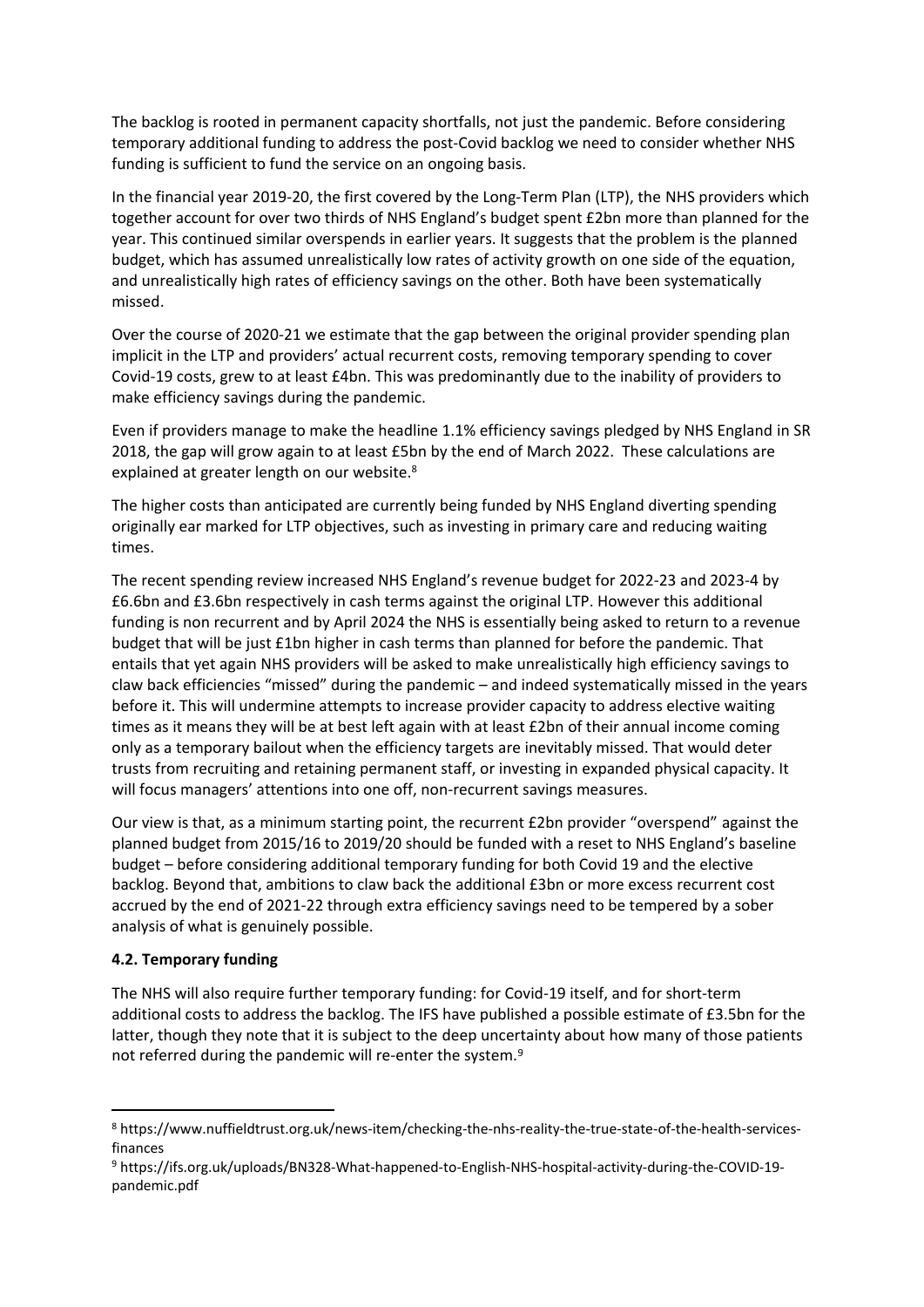However, we should remain cautious about how much can be achieved by temporary funding alone. There are limited reservoirs of extra staff to be pulled, and because the private sector often employs the same doctors as the NHS, the amount of genuine added capacity there is easily overestimated – especially if efforts to reduce the waiting list backlog involve increased use of private sector capacity.

At least in the short term, it may therefore be useful when estimating the likely cost of expanding activity to address waiting lists to consider that during 2020-21 the additional incremental provider pay costs for dealing with Covid-19 totalled £2.7bn. Although further work is needed to explore the staff groups and additional working hours and shifts purchased for this sum, it is possible that it represents a ceiling on the total additional workforce resource available to the healthcare provider sector in England as a whole.

# 5. Solutions and approaches: looking to history and abroad

A large number of operational, clinical and policy changes are available which may help deliver the capacity and prioritisation needed to get waiting times falling once more. We are confident the Committee will be provided with many examples and cases by NHS stakeholders. In this section we will look to provide wider context by looking at what other countries across Europe are doing to address similar problems; and by looking at the policies which secured national falls in waiting times in the NHS in the recent past.

## **5.2. Learning from Europe**

A number of themes have emerged in the way other countries are reforming services in the short, medium and long-term to address care bottlenecks and proactively manage the demand for care that has built up throughout the pandemic. The table below illustrates a selection of these which were submitted to the European Commission in recovery plans. This draws on our analysis, soon to be published, of national health system approaches.

As in the NHS, the pandemic has been a catalyst for innovation in many countries, and many of the interventions described below are beneficial changes unlocked to respond to the pandemic that are now being sustained to support recovery. The pandemic has also served as an impetus in several countries to pass or agree reforms that have been long-standing policy objectives but have otherwise lacked funding or political consensus to implement.

While it is still too early to be clear on all best practices, and how different contexts will contribute to different results, there is value in understanding the solutions other health systems are turning to. Significant points may include:

- Expanding hospital and diagnostic capacity is a priority for many countries, illustrating similar issues as are seen in the NHS.
- However, there is considerable emphasis on improving preventive and out-of-hospital services, rather than focusing solely on planned treatment. Focusing on waiting times for recovery is a choice, and the many countries are taking quite a wide view.
- As in the NHS, opportunities through the recovery to digitalise care and introduce new technologies are being widely emphasised.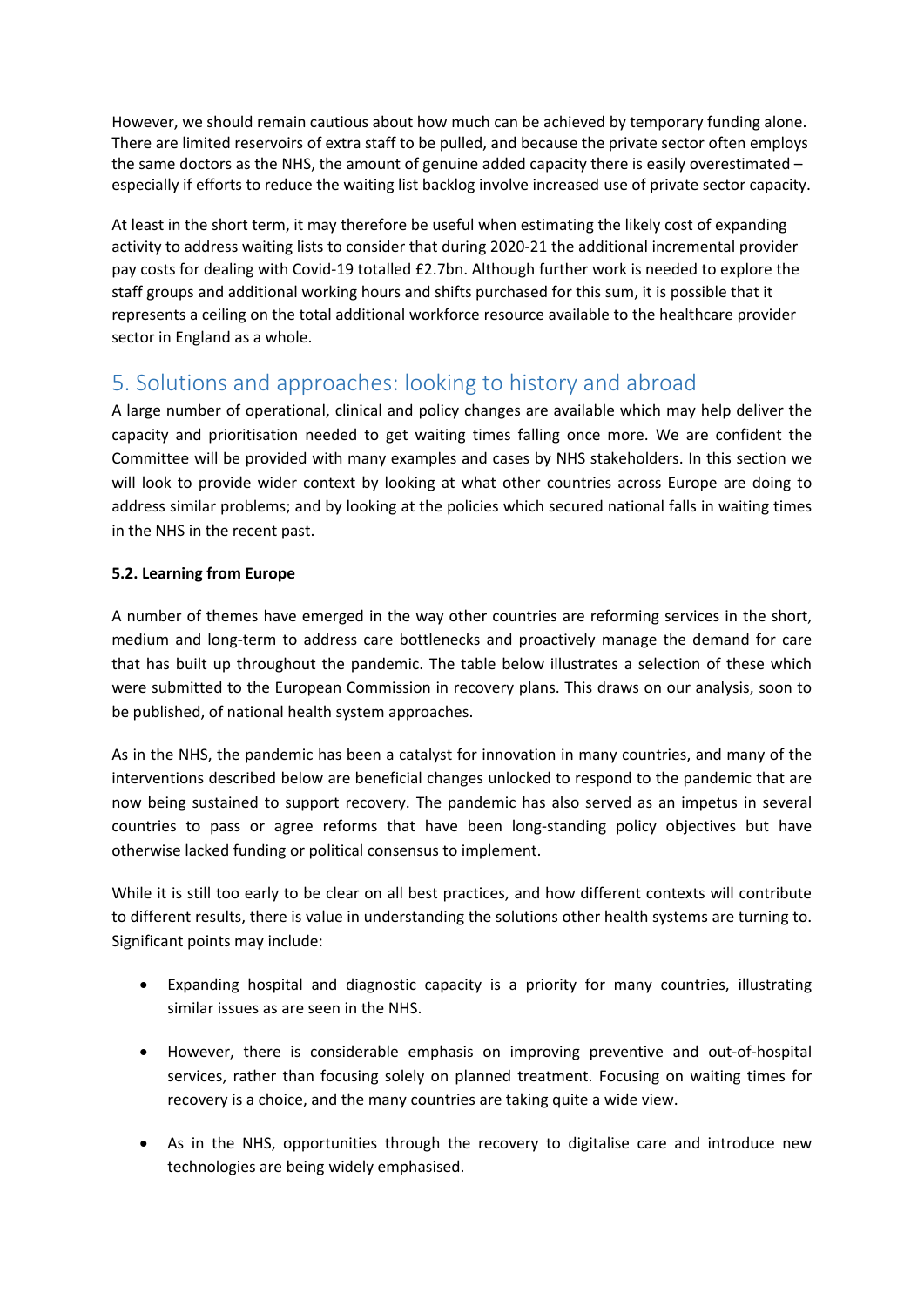| Surge capacity /    | Insourcing / Outsourcing care     |                                       |
|---------------------|-----------------------------------|---------------------------------------|
| <b>Productivity</b> |                                   |                                       |
|                     | Purchasing private capacity       |                                       |
|                     | (Ireland, Denmark, Sweden)        |                                       |
|                     | Implementing elective-only care   |                                       |
|                     | centres (Ireland)                 |                                       |
|                     |                                   |                                       |
| Service redesign    | Developing primary and            | <b>Expanded mental health support</b> |
|                     | community alternatives to acute   | Developing 24-hour service            |
|                     | care                              | hotlines (Denmark, France)            |
|                     | Investing in community health     |                                       |
|                     | teams and pathways, shifting      | Expanding access to community-        |
|                     | more staff into community and     | based mental health services          |
|                     | primary care (Finland, Italy,     | (Ireland, Portugal)                   |
|                     | Ireland, Portugal)                |                                       |
|                     |                                   |                                       |
|                     | Building / investing in primary   |                                       |
|                     | and community health centres,     |                                       |
|                     | hubs and networks (Austria,       |                                       |
|                     | Finland, Ireland, Italy)          |                                       |
|                     | Providing innovation funding and  |                                       |
|                     | grants to regions / localities to |                                       |
|                     | develop new care models           |                                       |
|                     | (Finland)                         |                                       |
|                     |                                   |                                       |
|                     | Expanding home based services     |                                       |
|                     | (France, Italy)                   |                                       |
| <b>Inequalities</b> | <b>Early life years</b>           | Unmet need                            |
|                     |                                   |                                       |
|                     | Dedicated parenting support       | Proactive community outreach          |
|                     | teams / needs-based support for   | through dedicated teams and           |
|                     | families in disadvantaged areas   | child health visits to identify       |
|                     | (Austria, Ireland)                | people not coming forward for         |
|                     |                                   | care (Finland)                        |
| Capital /           | <b>Enhancing bed capacity</b>     | Data and technology                   |
| infrastructure      |                                   |                                       |
| (including digital  | Funding more critical care and    | Investments to digitalise and         |
| and data)           | acute care beds and/ or           | modernise health services,            |
|                     | rehabilitation beds to reduce     | including supporting data             |
|                     | length of stay (France, Ireland,  | integration, expand access to         |
|                     | Italy, Portugal)                  | telehealth, etc. (Austria, Belgium,   |
|                     |                                   | Denmark, France, Germany, Italy,      |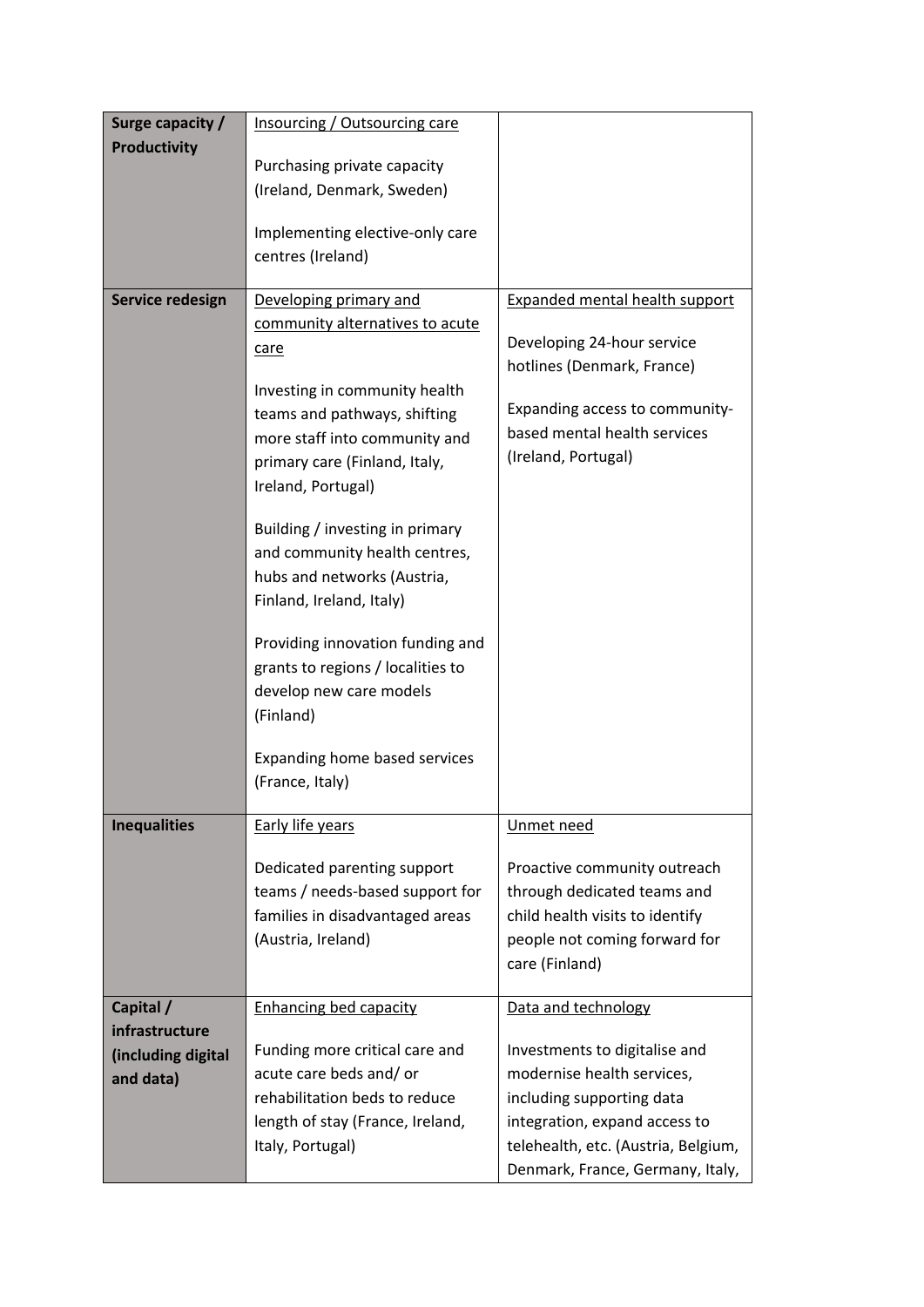|                  | Investments in new diagnostic<br>equipment (France, Italy, Spain)<br>Renovating and upgrading | Portugal)                                                       |
|------------------|-----------------------------------------------------------------------------------------------|-----------------------------------------------------------------|
|                  | hospitals (France, Italy)                                                                     |                                                                 |
| <b>Workforce</b> | Recruitment                                                                                   | Working conditions                                              |
|                  | Increase number of specialised                                                                | Reduce temporary employment                                     |
|                  | health training posts (France,<br>Spain)                                                      | (Spain)                                                         |
|                  | Invest in training of primary care                                                            | Recurrent pay uplifts for medical<br>and non-medical health and |
|                  | physicians (France, Italy)                                                                    | social care staff (France)                                      |

 Notes: 1) Some of the solutions and approaches described above are happening within regions or hospital networks but are not necessarily being applied nationally or come from a central directive. 2) Some of the initiatives above describe efforts that predated the pandemic, but have been accelerated or expanded as part of recovery. 3) The absence of a country does not mean that the initiative or intervention is not taking place in that country.

## **5.2. Lessons from history**

The NHS itself also presents a good source of lessons in reversing long waiting times: as discussed above, around the turn of the millennium it successfully reversed a prolonged period of worsening waiting times. This is visible in the graph below, which combines different measures used as the NHS tried to understand and control waiting times better: beginning by only capturing the numbers of ordinary (ie not day case) patients waiting annually, then all inpatients at increasingly frequent intervals, and now all patients between GP referral and treatment along with many other indicators.



The different measures show the waiting list mostly increasing from the 1970s up to 1997, following which it declines across all the different data series, before starting again to rise around 2012.

While sporadic, ad hoc and locally-driven 'waiting list blitzes' had been a feature of the NHS in the 1980s and 90s, it was only when inpatient lists reached a post war high of 1.3 million in 1997 that